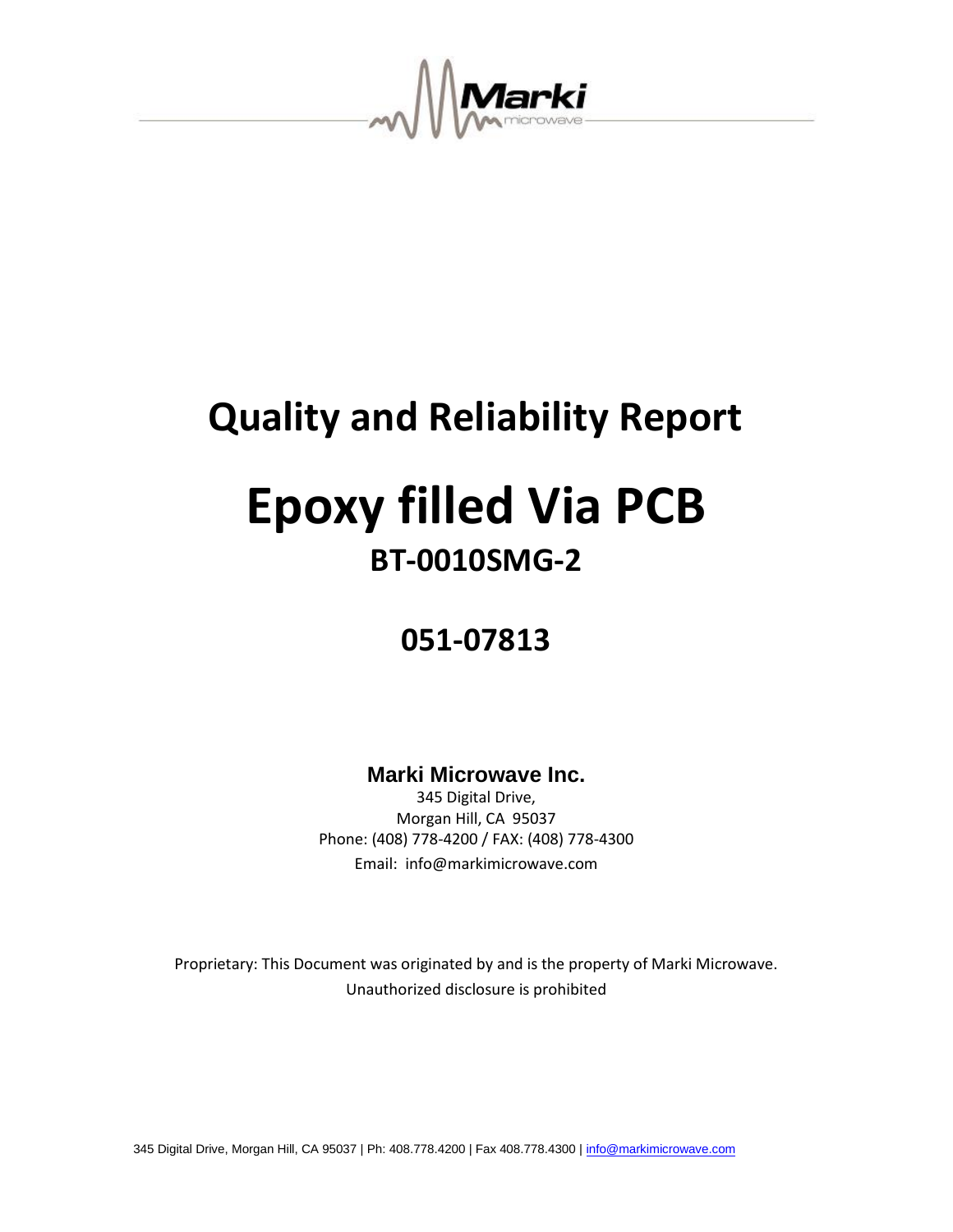

## Contents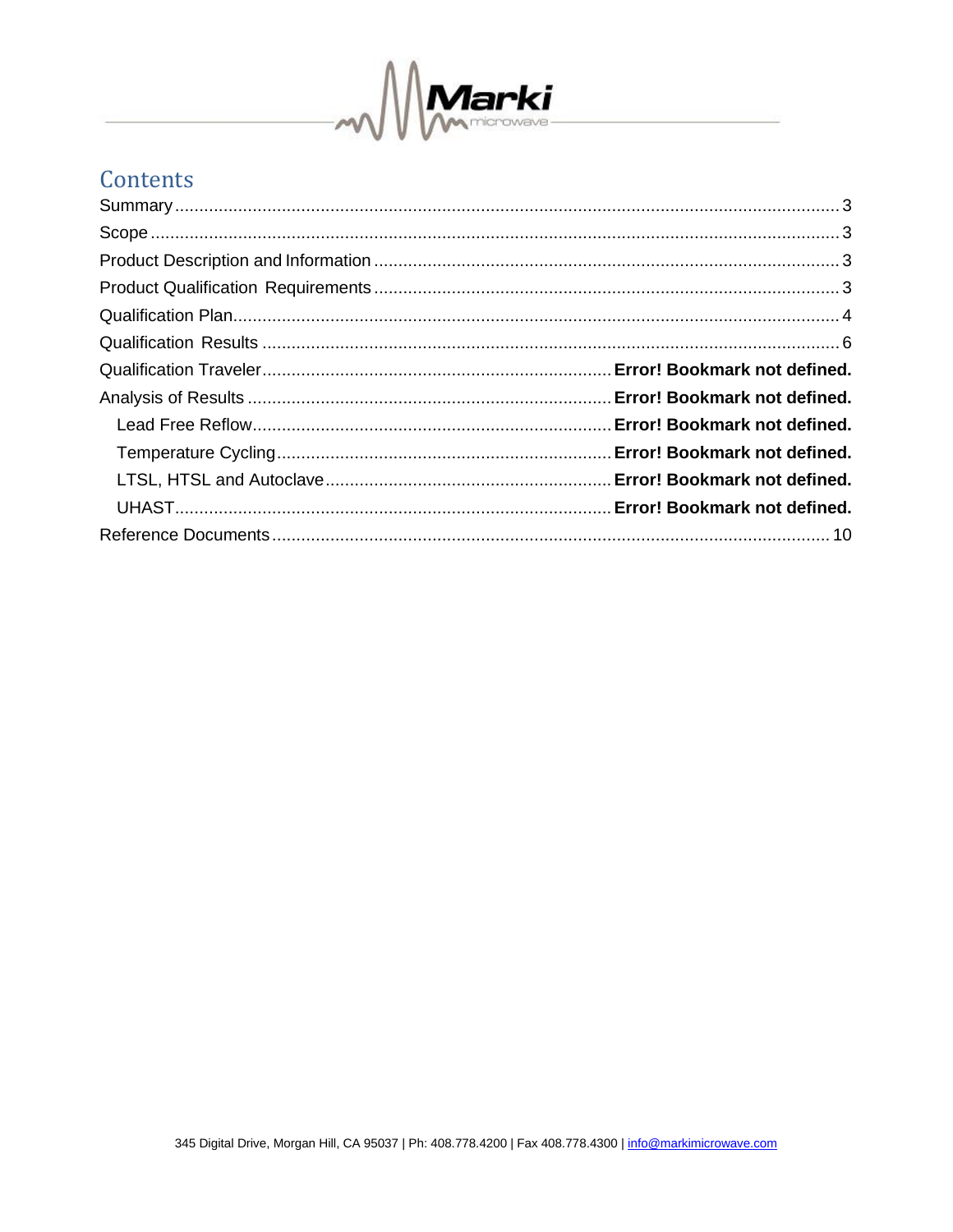

### **1. Summary**

This document describes the qualification results for the Surface Mount Bias Tees Gold Process assembly and materials. The reliability data was obtained through the performance of specified accelerated stress tests described. This summary shows the devices current status and steps for completed qualification testing.

| <b>Base Part Number</b> | <b>Description</b>             |
|-------------------------|--------------------------------|
| BT-0010SMG-2            | Bias Tee 20 MHz to 10 GHz BTSM |
| BT-0014SMG-1            | SM Bias Tee 14 GHz BTSM        |
| BT-0024SMG-1            | SM Bias Tee 24 GHz BTSM        |
| BT-0030SMG-1            | Bias Tee 10MHz - 30GHz BTSM    |
| BT-0034SMG-1            | Bias Tee 500KHz - 34GHz BTSM   |
| BTX0299-1               | Bias Tee 500 KHz $-$ 6GHz 38V  |

## **2. Scope**

The qualification was performed to validate the reliability of SMG product assemblies. The results of this report are not limited to the specific product described herein; they apply to a family of products designed at Marki Microwave which use the same assembly materials and processes.

## **3. Product Description and Information**

| <b>BT Assembly and Package Information</b> |                                          |
|--------------------------------------------|------------------------------------------|
| <b>Package Style:</b>                      | Surface Mount Gold (SMG)                 |
| Circuit:                                   | 311-07177 Rev-                           |
| <b>Circuit Plating:</b>                    | Electroless Nickel Immersion Gold (ENIG) |
| Capacitor:                                 | 240-0000 0402 1 uf 35V                   |
| Solder:                                    | 932-00182 Gold-Tin Eutectic              |
| Wire:                                      | 940-00004 Bias 40awg HPN-180 Red         |
| <b>ROHS Compliant:</b>                     | Yes                                      |
| <b>MSL Level:</b>                          | 1                                        |
|                                            |                                          |

### **4. Product Qualification Requirements**

Qualification testing is being performed to validate the reliable operation of Marki Microwave SMG packages. Tests are included to specifically address failure mechanisms related to elevated temperature, temperature cycling and environmental stress.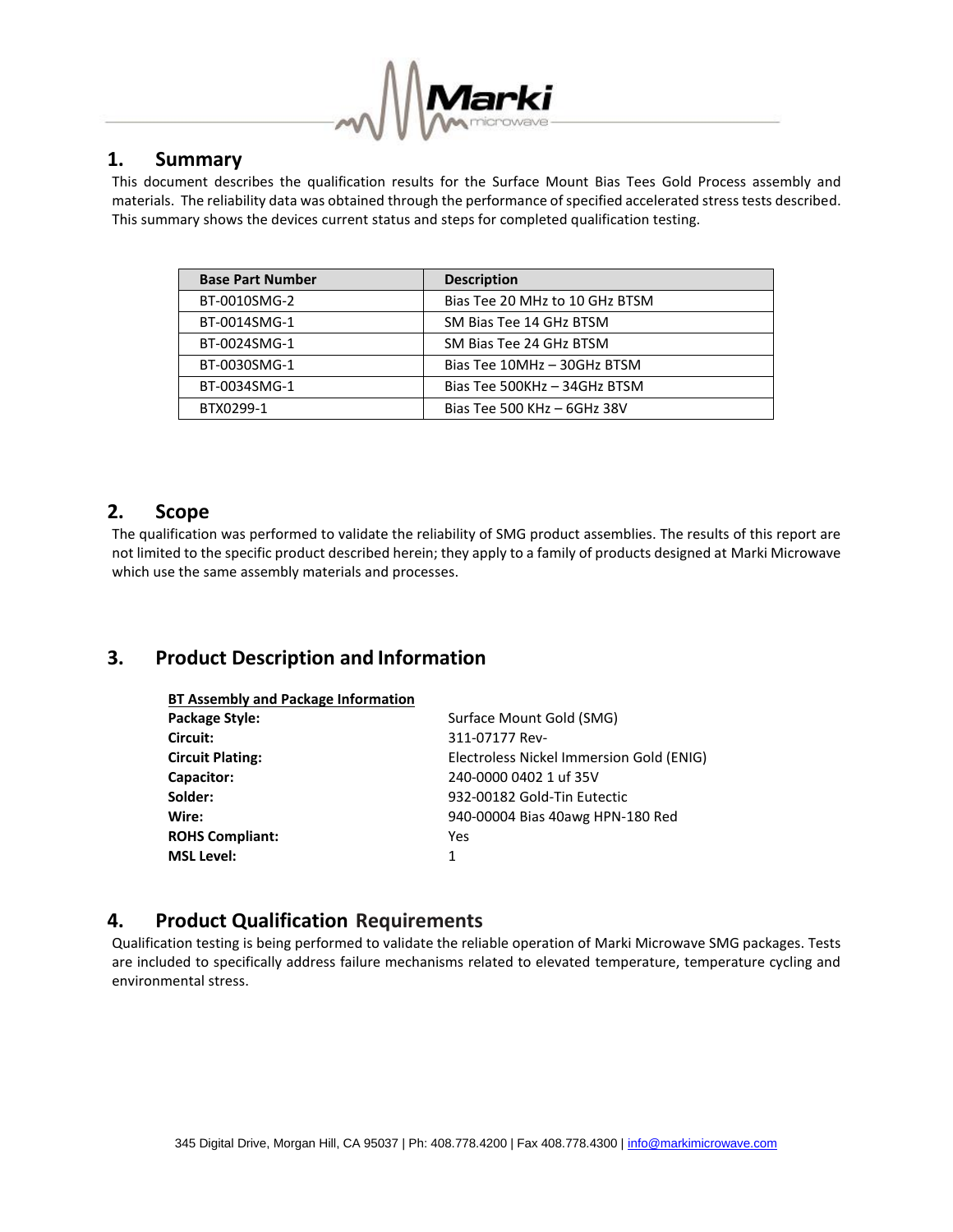1arki

## **4.1 Qualification Plan**



| <b>Qual Plan</b> |              | Qty | BT-0010SMG-2 | M <sub>T</sub> 3 |
|------------------|--------------|-----|--------------|------------------|
| Subgroup 1       | <b>UHAST</b> | 10  |              | 5 IP             |
| Subgroup 2       | LT/HTSL      | 11  |              | 5 IP             |
| Subgroup 3       | Temp cycle   | 11  |              | 5 IP             |
|                  | Total        | 32  | 17           | 15               |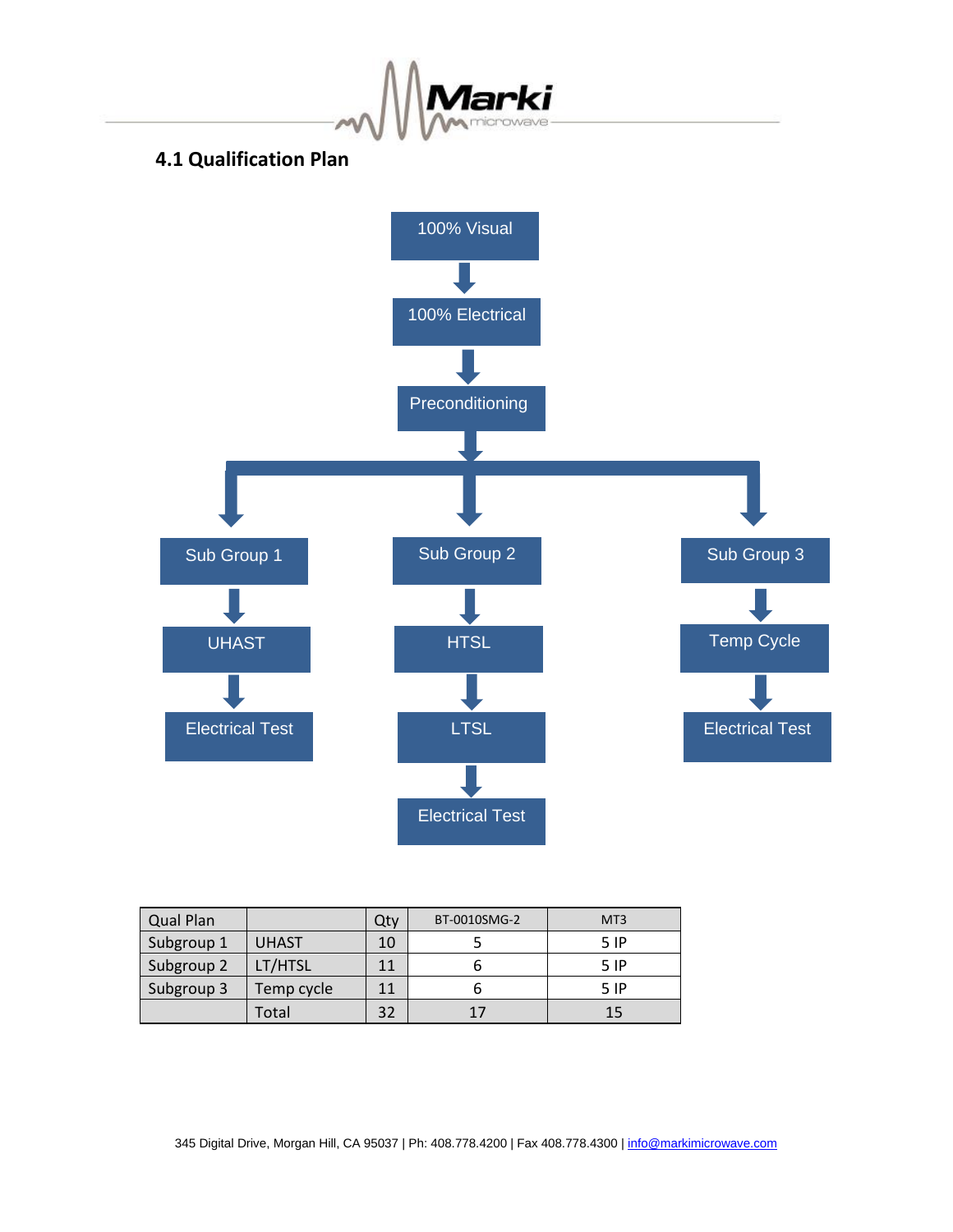

## **4.2 Flow and Conditions**

| <b>Test Method</b>                                                          | <b>Reference</b> | Time /<br><b>Cycles</b>     | Qty | <b>Condition</b> |
|-----------------------------------------------------------------------------|------------------|-----------------------------|-----|------------------|
| Preconditioning                                                             |                  |                             |     |                  |
| Lead Free Reflow                                                            | N/A              | 3 Cycles                    |     | Peak 260°C       |
| Visual Inspection                                                           | N/A              | N/A                         |     |                  |
| <b>Electrical Test</b>                                                      | N/A              | N/A                         | 17  | N/A              |
| <b>Temperature Cycling</b>                                                  | JESD22-A104      | 10 Cycles,<br>10Min Dwells  |     | 100°C to -55°C   |
| <b>Electrical Test</b>                                                      | N/A              | N/A                         |     | N/A              |
| Sub Group 1                                                                 |                  |                             |     |                  |
| Unbiased Highly Accelerated Temperature and<br>Humidity Stress Test (UHAST) | JESD22-A118      | 352Hrs                      | 5   | 105°C, 85%RH     |
| Sub Group 2                                                                 |                  |                             |     |                  |
| Low Temperature Storage Life (LTSL)                                         | JESD22-A119      | 168Hrs                      | 6   | $-40^{\circ}$ C  |
| High Temperature Storage Life (HTSL)                                        | JESD22-A103      | 500Hrs                      |     | $100^{\circ}$ C  |
| Sub Group 3                                                                 |                  |                             |     |                  |
| <b>Temperature Cycling</b>                                                  | JESD22-A104      | 500 Cycles,<br>10Min Dwells | 6   | 100°C to -55°C   |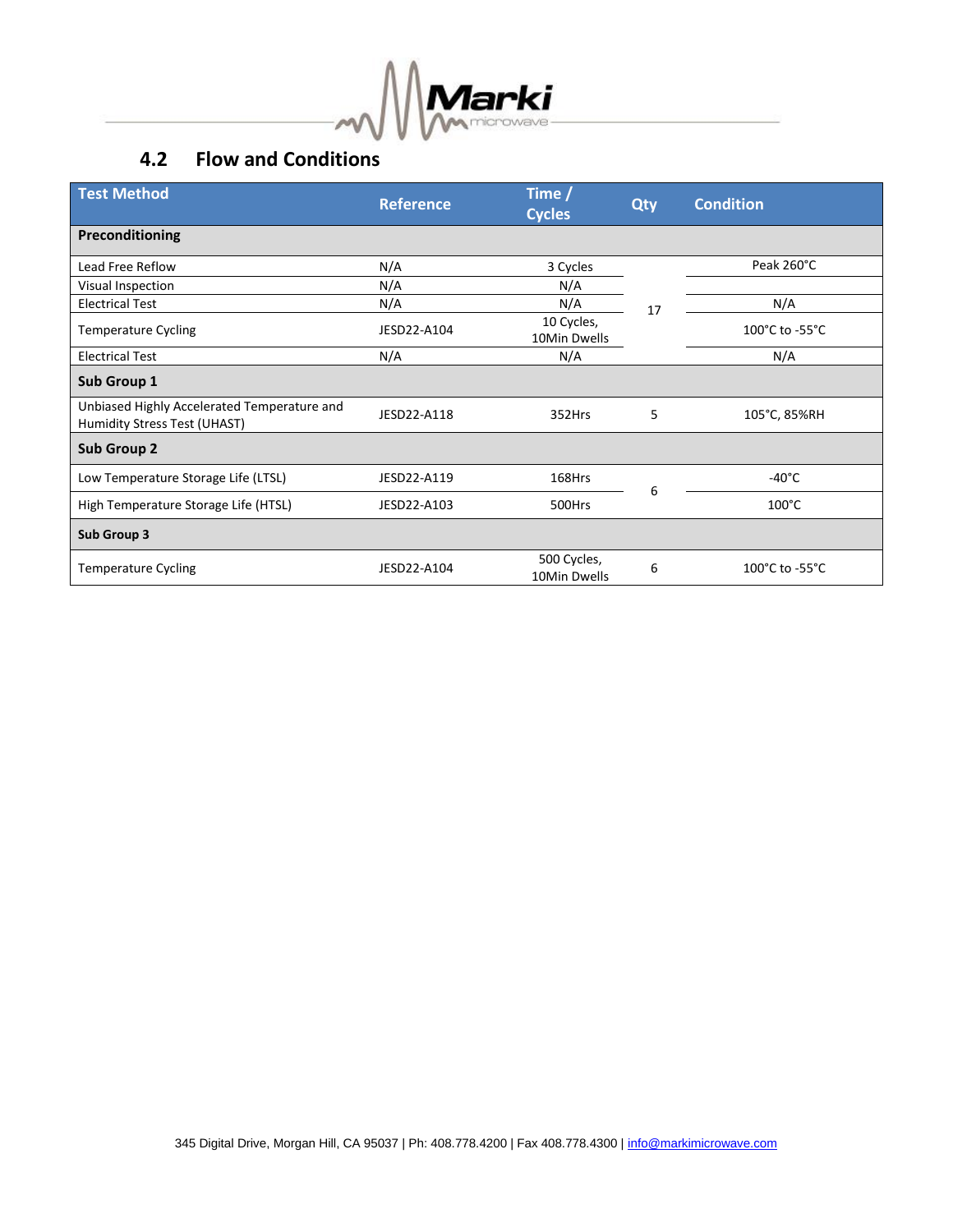

## **5. Qualification Results**

#### **5.1 Test Results UHAST (Representative Data)**



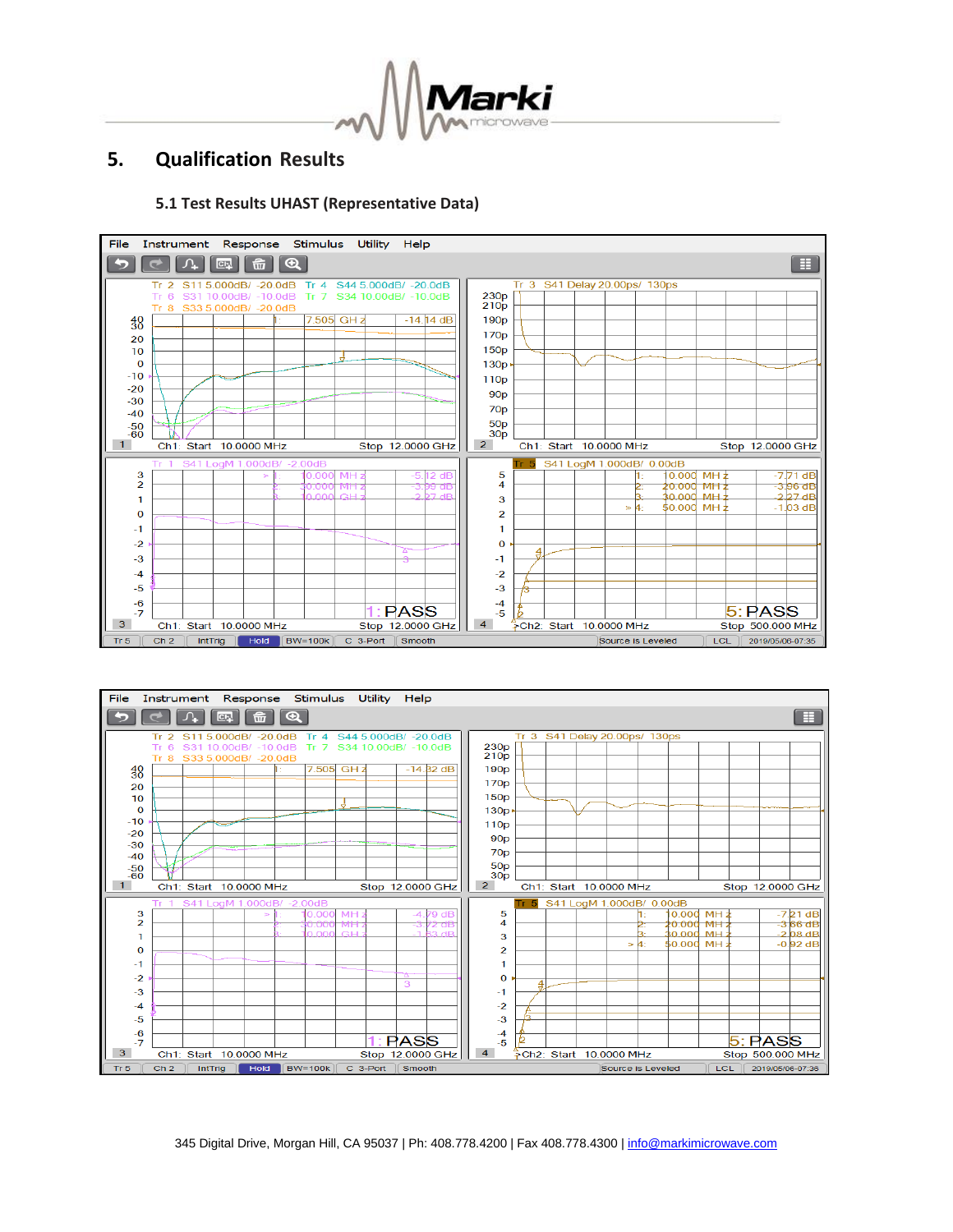

#### **5.2 Test Results HTSL – LTSL (Representative Data)**



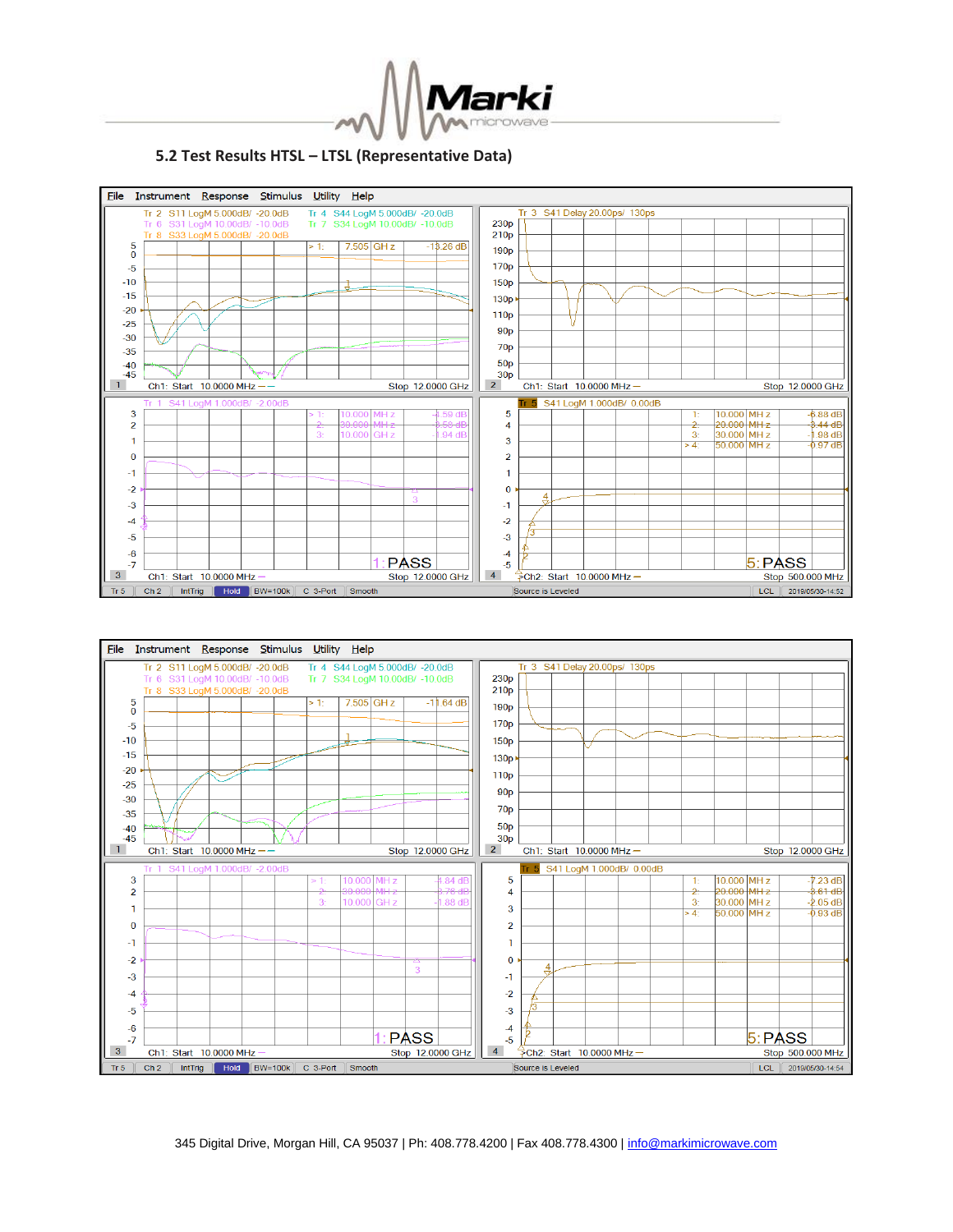



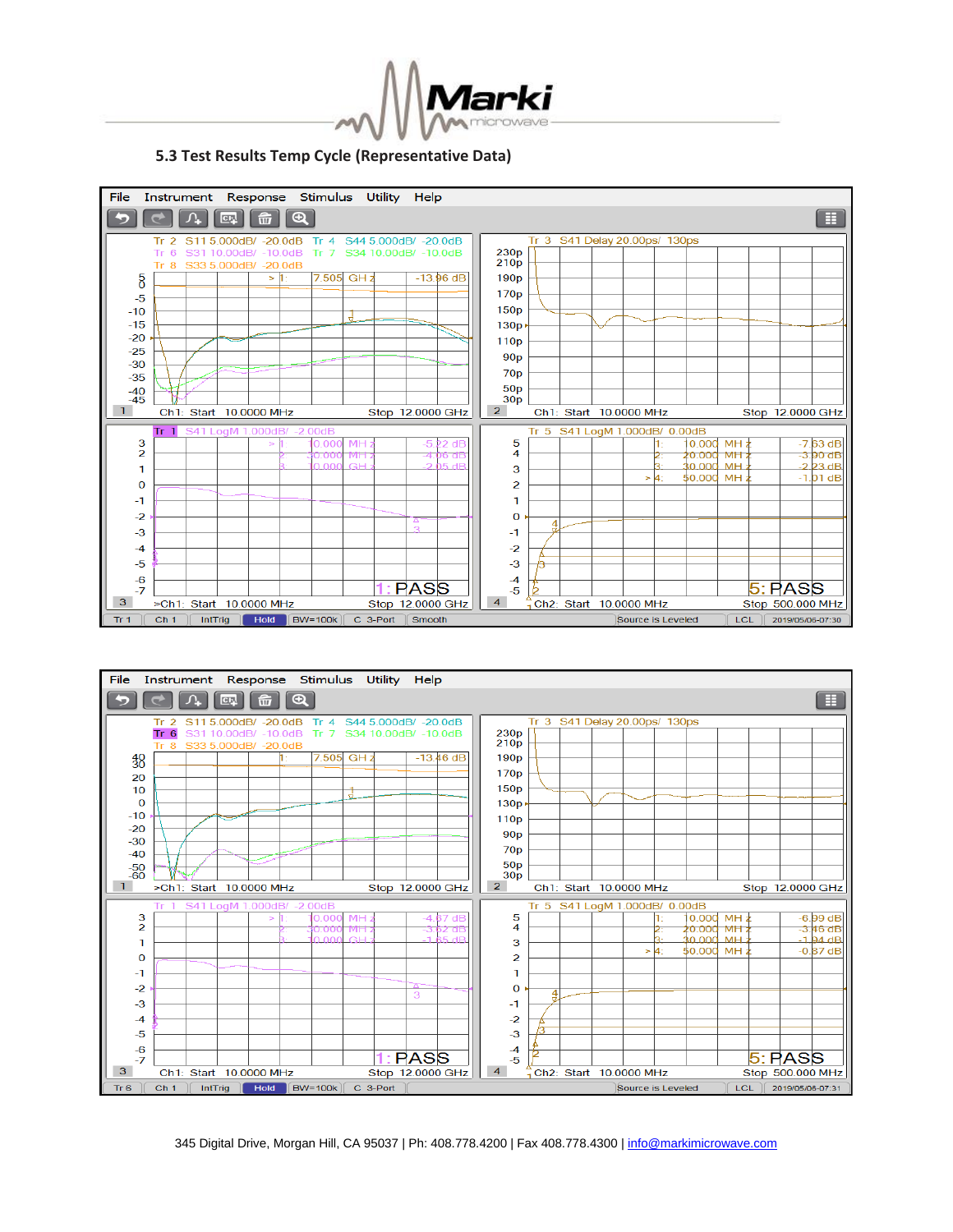

## **6. Bias Tee Epoxy filled Vias Qualification and MSL determination Traveler**

| <b>Description</b>                                                               | Method<br><b>JEDEC</b>                       | Condition                                                                                              | Date    | <b>Status</b> |  |
|----------------------------------------------------------------------------------|----------------------------------------------|--------------------------------------------------------------------------------------------------------|---------|---------------|--|
| <b>Electrical Test</b>                                                           |                                              | 100% Read and Record                                                                                   | 3/18/19 | Pass          |  |
| Lead free reflow cycles                                                          |                                              | 3 Cycles Peak at 260°C                                                                                 | 3/19/19 | Pass          |  |
| <b>Visual Inspection</b>                                                         |                                              |                                                                                                        | 3/19/19 | Pass          |  |
| <b>Electrical Test</b>                                                           |                                              | 100% Read and Record                                                                                   | 4/2/19  | Pass          |  |
| <b>Temperature Cycling (TC)</b>                                                  | JESD22-A104<br>10 Cycles                     | Ts (min) = -55°C Ts (max) = +100°C<br>Dwell Time = 10 minutes                                          | 4/3/19  | Pass          |  |
| <b>Electrical Test</b>                                                           |                                              | 100% Read and Record Xfer to subgroups                                                                 |         | Pass          |  |
| <b>QA Review</b>                                                                 |                                              | <b>Pre-Production Release</b>                                                                          | 4/9/19  | Pass          |  |
|                                                                                  |                                              | Subgroup 1                                                                                             |         |               |  |
| <b>Highly Accelerated Temperature and</b><br><b>Humidity Stress Test (UHAST)</b> | JESD22-A118<br>352 Hours                     | Temp = $105^{\circ}$ C, RH = 85%                                                                       | 5/3/19  | Pass          |  |
| <b>Electrical Test</b>                                                           |                                              | 100% Read and Record                                                                                   | 5/6/19  | Pass          |  |
|                                                                                  |                                              | Subgroup 2                                                                                             |         |               |  |
| <b>High Temperature Storage Life</b><br>(HTSL)                                   | JESD22-A103<br>500 Hours                     | Temp = $100^{\circ}$ C<br>In: 4/9/19                                                                   | 5/21/19 | Pass          |  |
| Low Temperature Storage Life (LTSL)                                              | JESD22-A119<br>168 Hours                     | Temp = $-40^{\circ}$ C<br>In: $5/21/19$                                                                | 5/28/19 | Pass          |  |
| <b>Electrical Test</b>                                                           |                                              | 100% Read and Record                                                                                   | 5/30/19 | Pass          |  |
|                                                                                  |                                              | Subgroup 3                                                                                             |         |               |  |
| <b>Temperature Cycling (TC)</b>                                                  | <b>JESD22-A104</b><br>100 Cycles<br>then 400 | Ts (min) = -55 $\degree$ C Ts (max) = +100 $\degree$ C<br><b>Dwell Time = 10 minutes</b><br>In: 4/9/19 | 5/6/19  | Pass          |  |
| <b>Electrical Test</b>                                                           |                                              | 100% Read and Record                                                                                   | 5/6/19  | Pass          |  |
| ALL UNITS TO MSL Test (post screening and life tests, 22 units)                  |                                              |                                                                                                        |         |               |  |
| <b>Electrical Test</b>                                                           |                                              | 100% Read and Record                                                                                   | 5/30/19 | Pass          |  |
| <b>High Temperature Storage Life</b><br>(HTSL)                                   | <b>JESD22-A103</b>                           | Temp = $100^{\circ}$ C for 24Hrs                                                                       | 6/21/19 | Pass          |  |
| <b>Preconditioning &amp; MSL</b>                                                 | <b>J-STD-020</b>                             | 105°C and 85%RH for 56Hrs                                                                              | 6/24/19 | Pass          |  |
| Lead free reflow cycles                                                          |                                              | 3 Cycles Peak at 260°C                                                                                 | 6/24/19 | Pass          |  |
| <b>Electrical Test</b>                                                           |                                              |                                                                                                        | 6/24/19 | Pass          |  |
| <b>Temperature Cycle</b>                                                         | JESD22-A104                                  | -55°C to 100°C for 100 Cycles. Dwells = 10 min<br>In: 6/24/19                                          | 7/1/19  | Pass          |  |
| <b>Electrical Test</b>                                                           |                                              |                                                                                                        | 7/1/19  | Pass          |  |
| <b>Review</b>                                                                    |                                              |                                                                                                        |         |               |  |